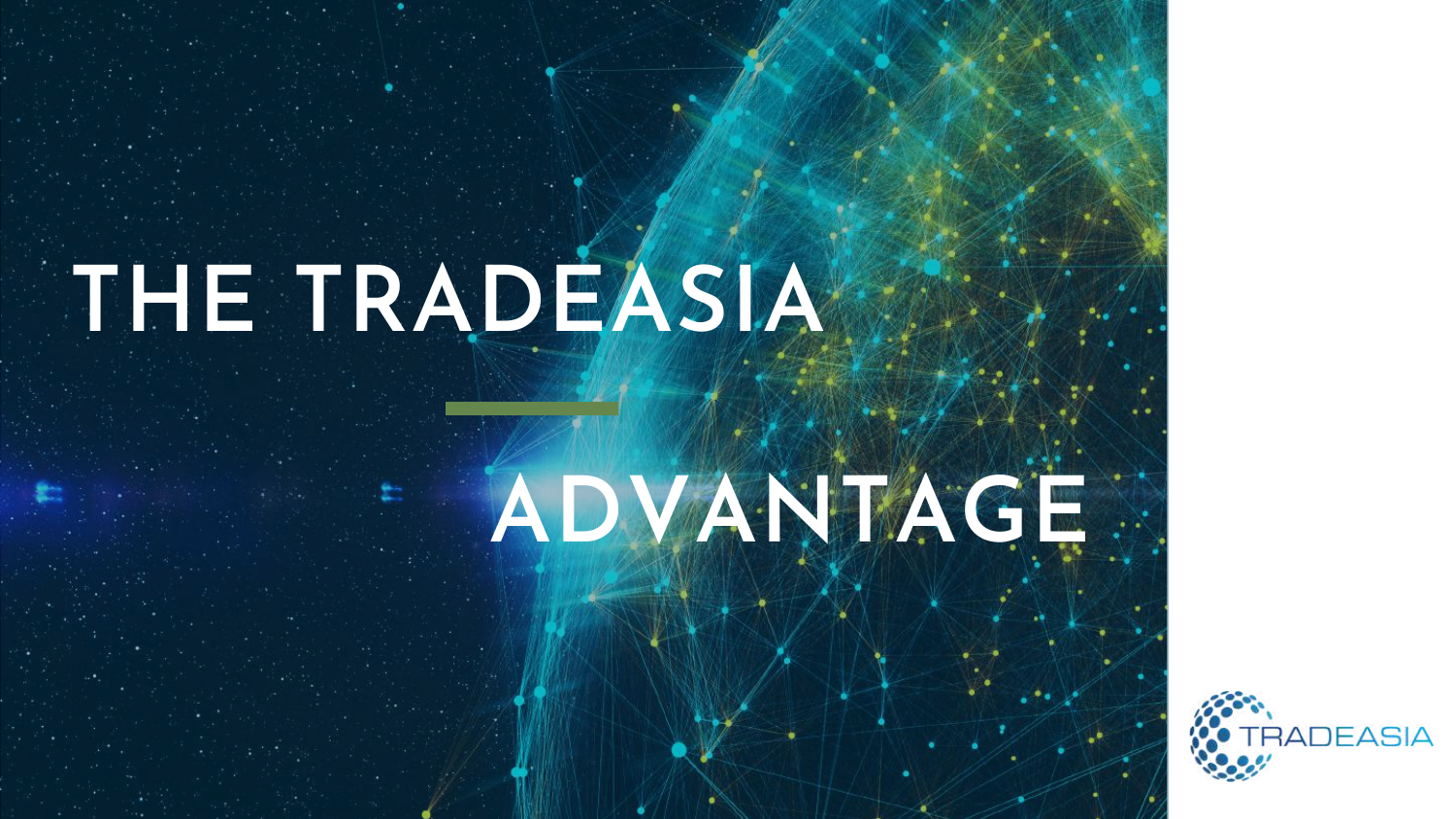# **ABOUT TRADEASIA**



Tradeasia is a fast growing global supply chain and distribution company of raw materials. We established our heritage from one of the world's welknown business hub, Singapore which then became our global headquarter since 2004. From this then, we started our expansion to other countries and now, for just about 16 years, we have covered many part of Asia. We now operates a global network of 9 countries as our trading hubs. Our agressiveness and calculated-risk taking have made us what we are now.

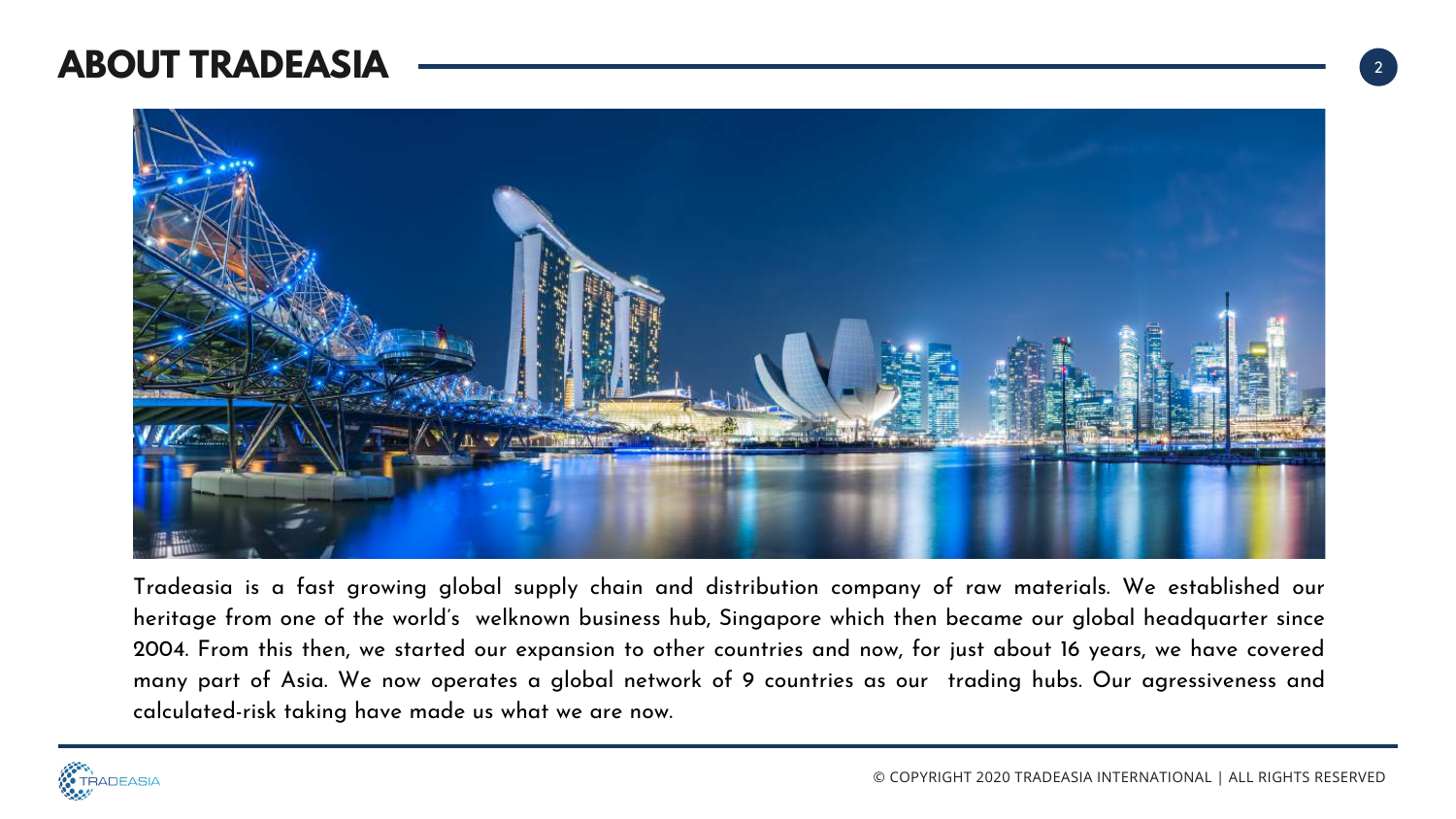**3**





# **OUR GEOGRAPHICAL COVERAGE**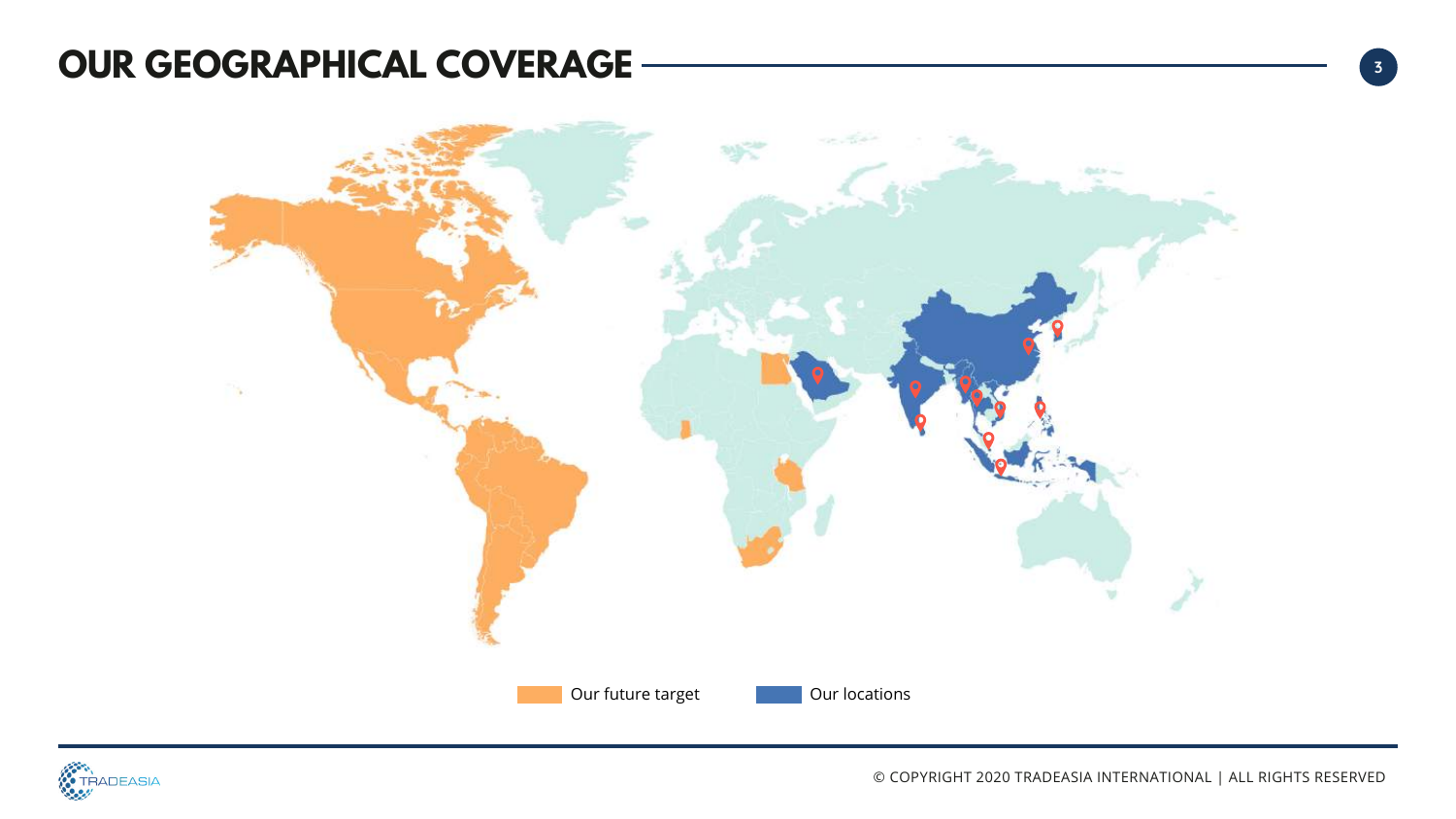- SLS
- SLES
- LABSA
- Caustic Soda
- Soda Ash
- Sodium Sulphate



## **Textile**

# **OUR PRODUCT COVERAGE**  $\qquad \qquad \bullet$

### Soap and Detergent

- Soda Ash
- Acetic Acid
- Oxalid Acid
- Caustic Soda
- Tapioca Strarch
- Hydrogen Peroxide
- Sodium Hydrosulphite

Zinc Oxide





Soda Ash Dense

- Sodium Nitrate
- Silica Sand
- Lime Stone

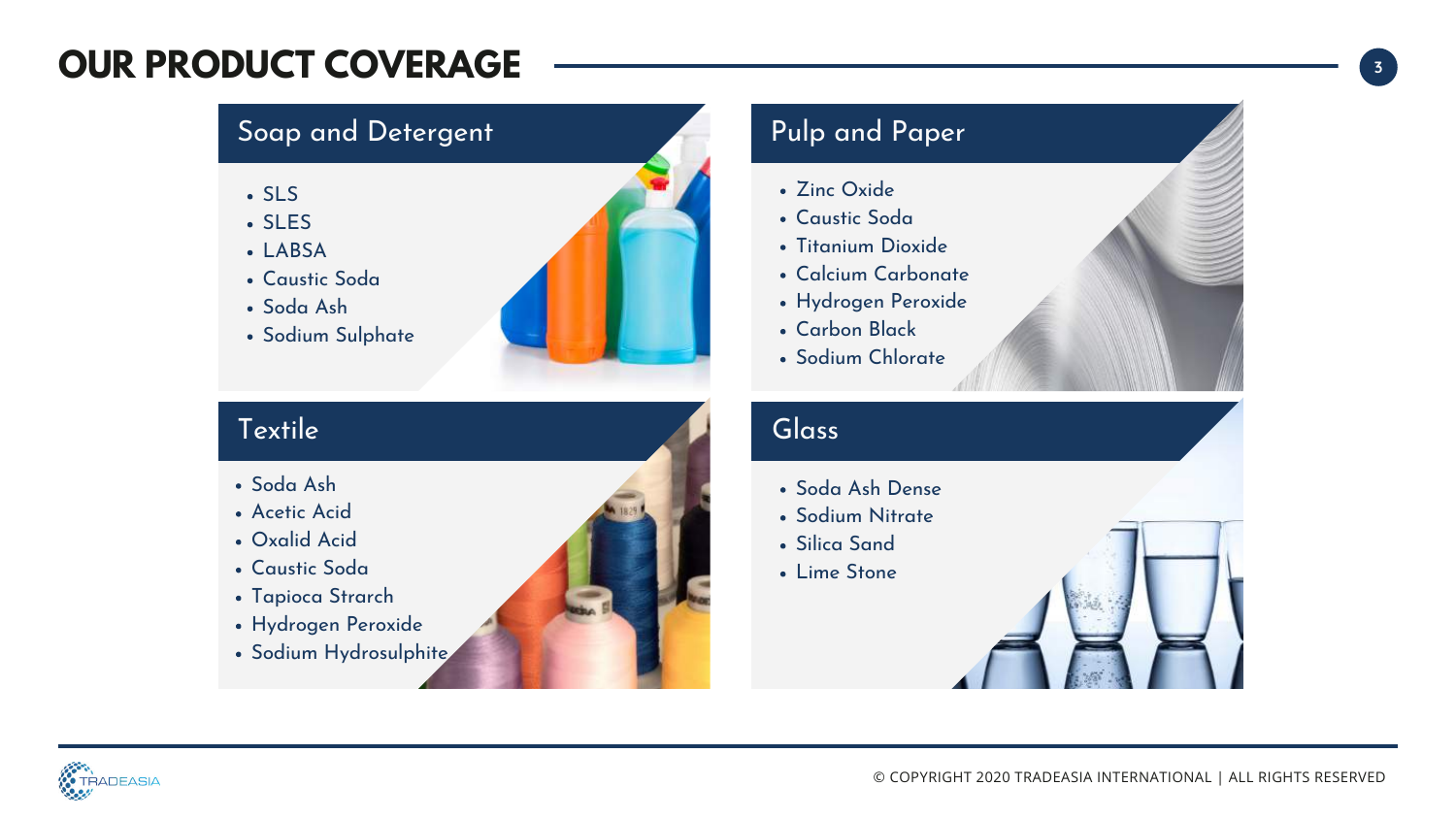

### Plastics Steel Steel

# **OUR PRODUCT COVERAGE 3**

- Starches
- Citric Acid
- Guar Gum
- Acetic Acid
- Tartaric Acid
- Liquid Glucose
- Cyclamate & Saccharine

- Soda Ash Dense
- Nitric Acid
- Lime Stone





- DDGS
- Fish Meal
- Soy Bean Meal
- Corn Gluten Meal
- Palm Kernel Expeller
- L-Lysine HCL
- L-Lysine Sulphate
- L-Lysine Threonine

- PVC Resin
- PP Resin
- PET Resin
- Dioctyl Phthalate
- Masterbatch
- PS Resin
- PE Resin

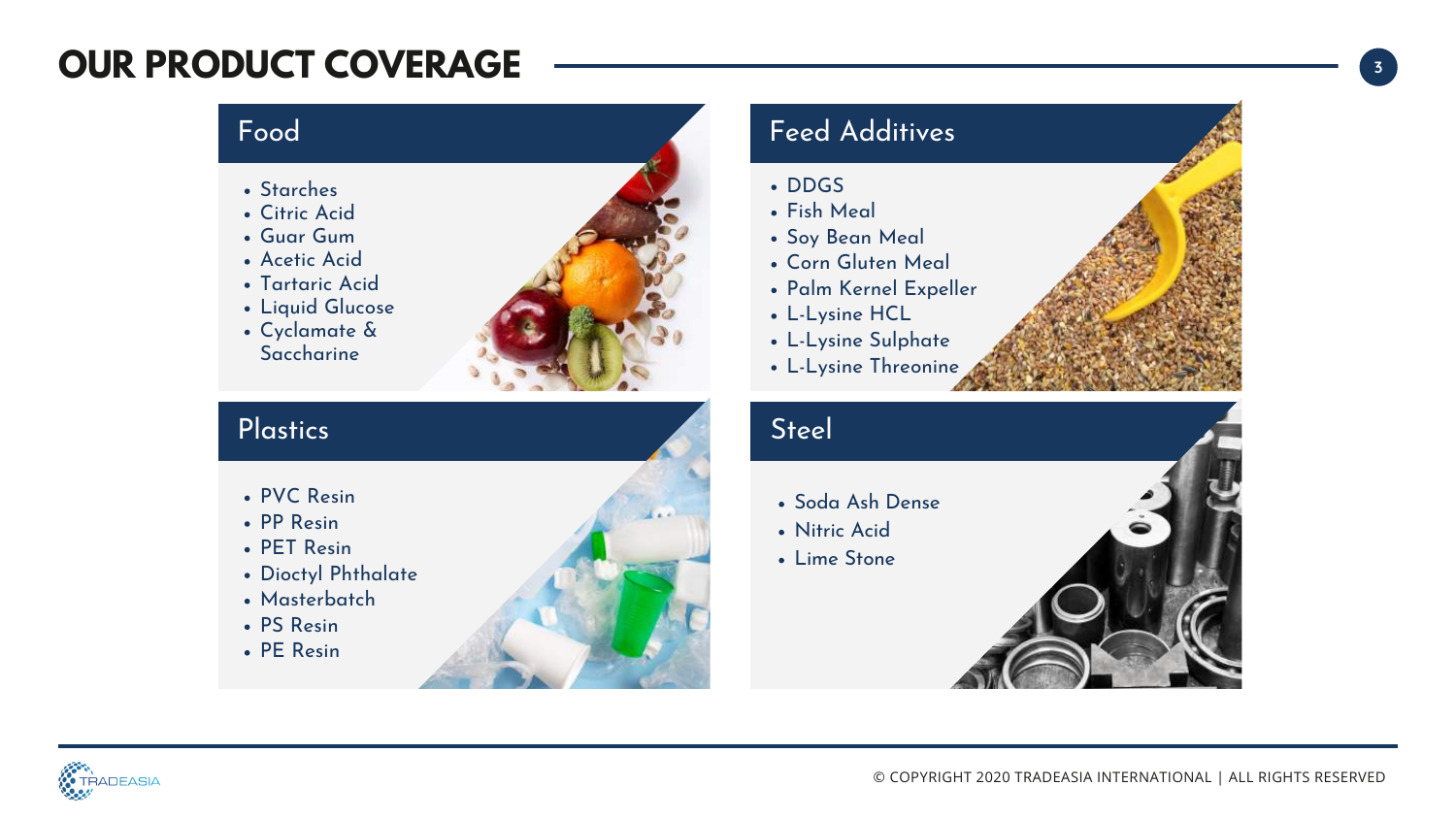# **OUR PRODUCT COVERAGE <sup>3</sup>**

## Palm Chemicals **Cosmetics**

© COPYRIGHT 2020 TRADEASIA INTERNATIONAL | ALL RIGHTS RESERVED



- Refined Glycerin
- Stearic Acid
- Soap Noodles
- Hydrogenated Palm Stearin
- . PFAD
- Palm Oil
- Oleic Acid



- Refined Glycerin
- 
- Talcum Powder
- Titanium Dioxide
- Resorcinol

- Glycerine
- API (Active Pharmaceutical
	- Ingredients)



- Formal Dehyde
- Methylene Chloride
- Methyl Ethyl Ketone
- Epoxy Resins

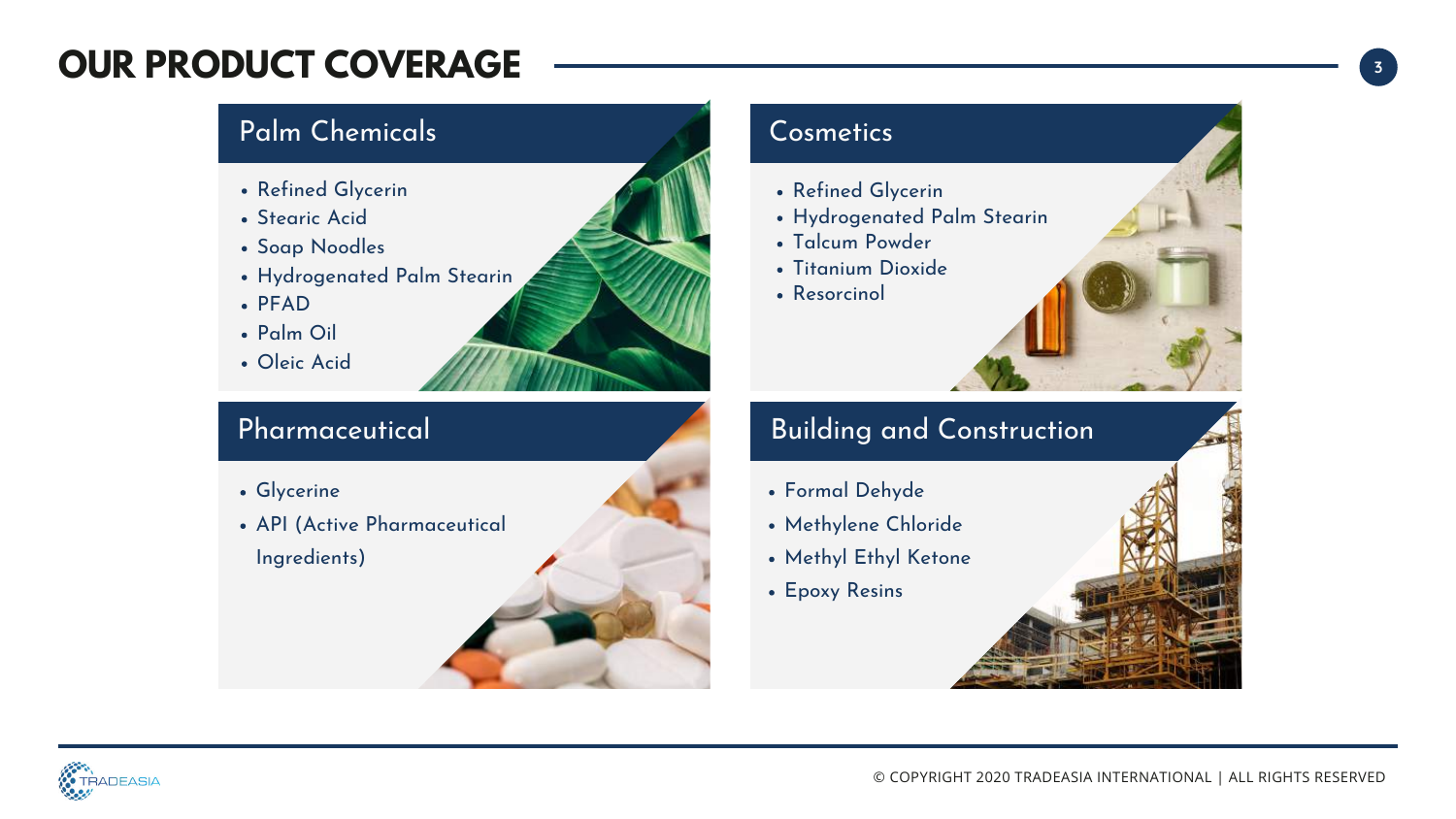© COPYRIGHT 2020 TRADEASIA INTERNATIONAL | ALL RIGHTS RESERVED

# Raw Materials Producer

# **OUR STRENGTH**



| <b>Business Type</b> | <b>Supply Chain Services</b>           | Manufacturing              |
|----------------------|----------------------------------------|----------------------------|
| <b>Product Type</b>  | <b>Full Range</b>                      | Narrow                     |
| Market Spread        | Worldwide                              | Narrow                     |
| Order Size           | 1 FCL (Export-Import), Small (local)   | Large                      |
| Delivery Type        | Container, Istotank, Truckload (local) | <b>Truckload and Large</b> |
| <b>Cost Base</b>     | Variable                               | Fixed                      |
| Raw Materials Price  | Market                                 | Contract                   |



# OUR STRENGTH  $\parallel$  OUR SUPPLIERS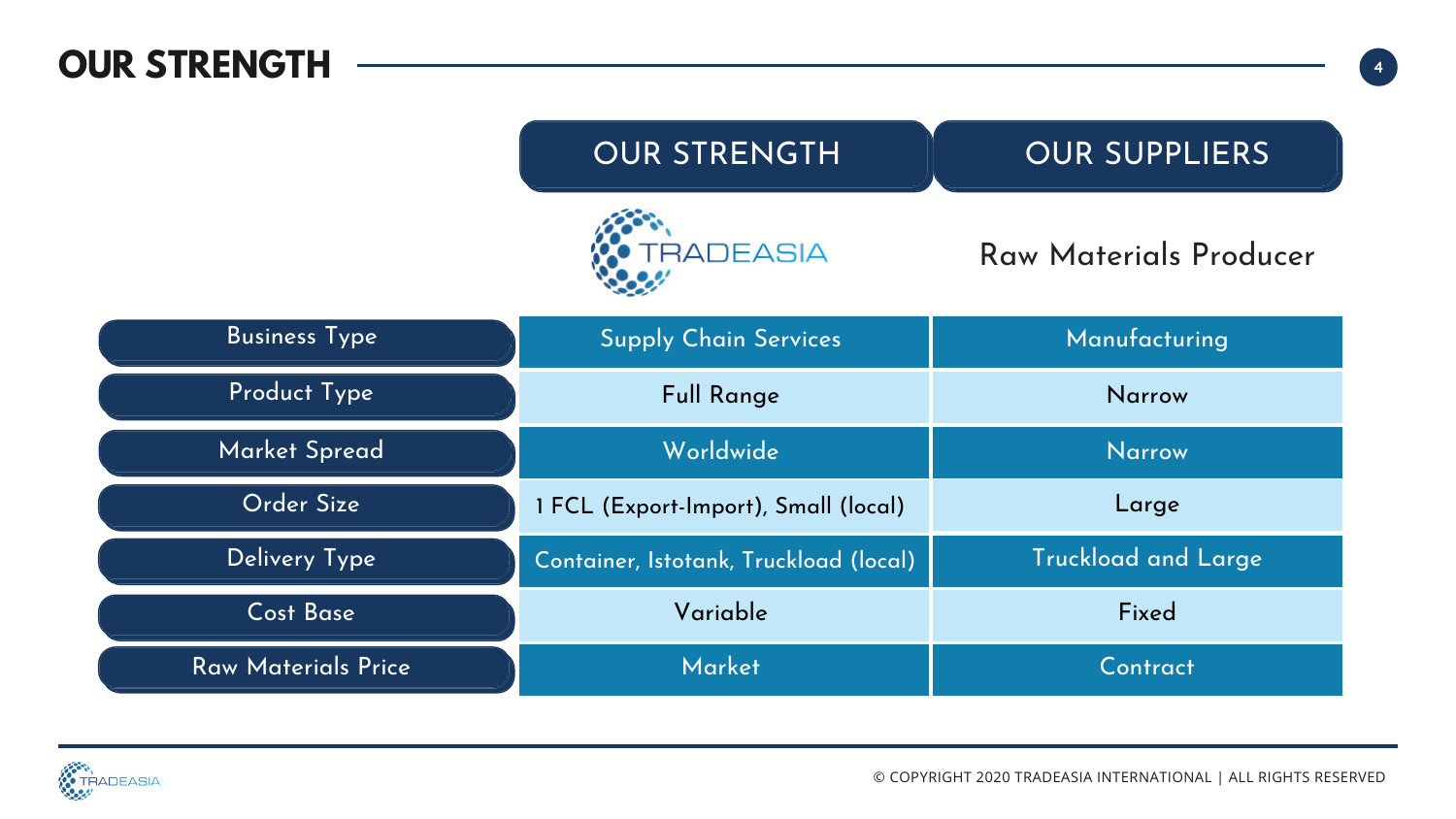**5**

### **s reputation either by visiting the company or using database**

- **Tradeasia analyses a supplier 'softwares.**
- **Purchase of raw materials is either by ex-W or FOB basis**
- **Tradeasia provides transportation and clearance services from supplier warehouse to port of origin if needed. For example in the case of ex-Works basis**





# **OUR CURRENT BUSINESS MODEL**

© COPYRIGHT 2020 TRADEASIA INTERNATIONAL | ALL RIGHTS RESERVED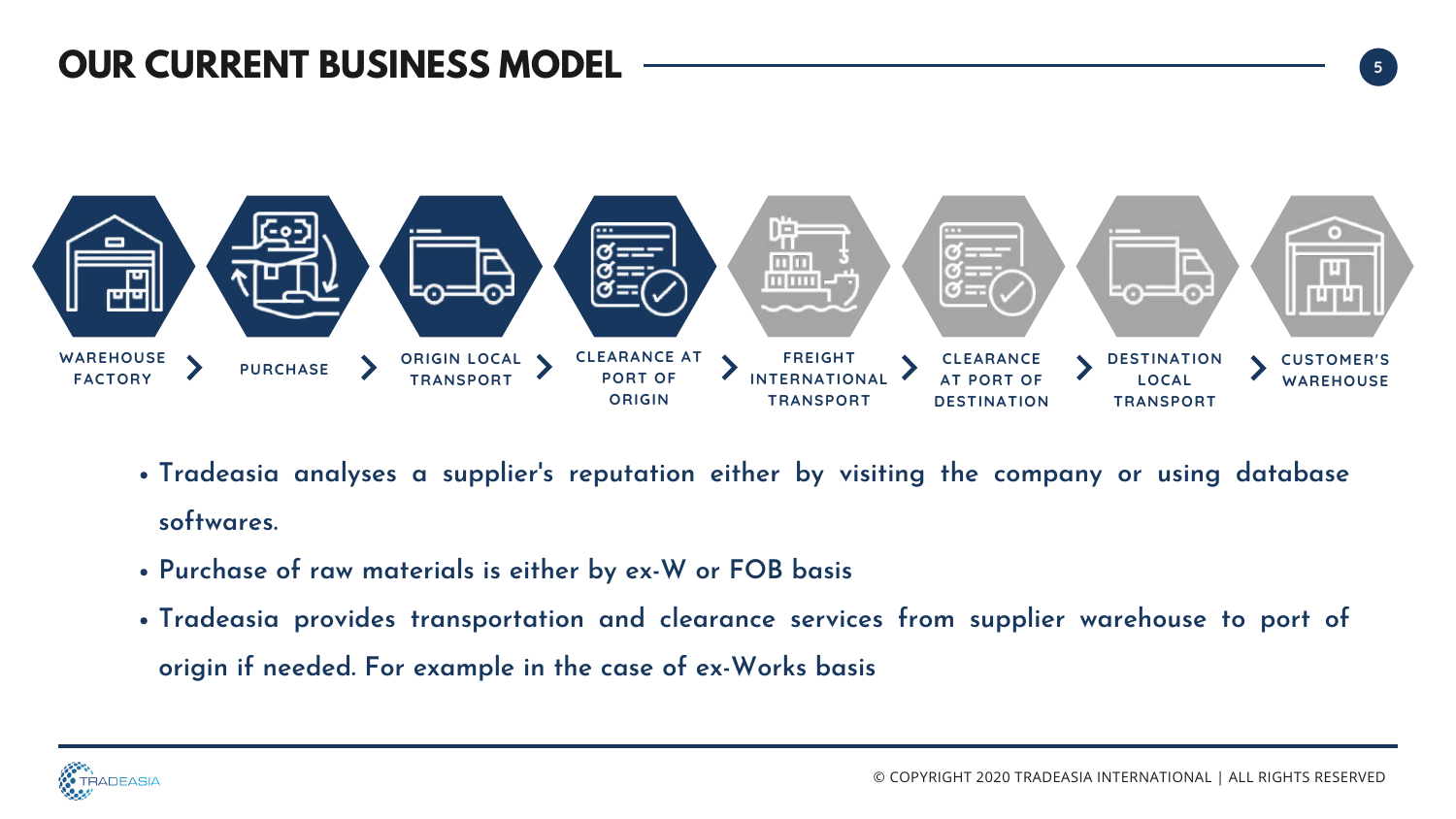**5**

- **Tradeasia always uses reliable forwarders or shipping companies to ensure the cargo is handled professionally.**
- **Tradeasia provides transportation and clearance services from the port of destination to the customer warehouses. For example in the case of DDP (Delivery Duty Paid) basis.**





# **OUR CURRENT BUSINESS MODEL**